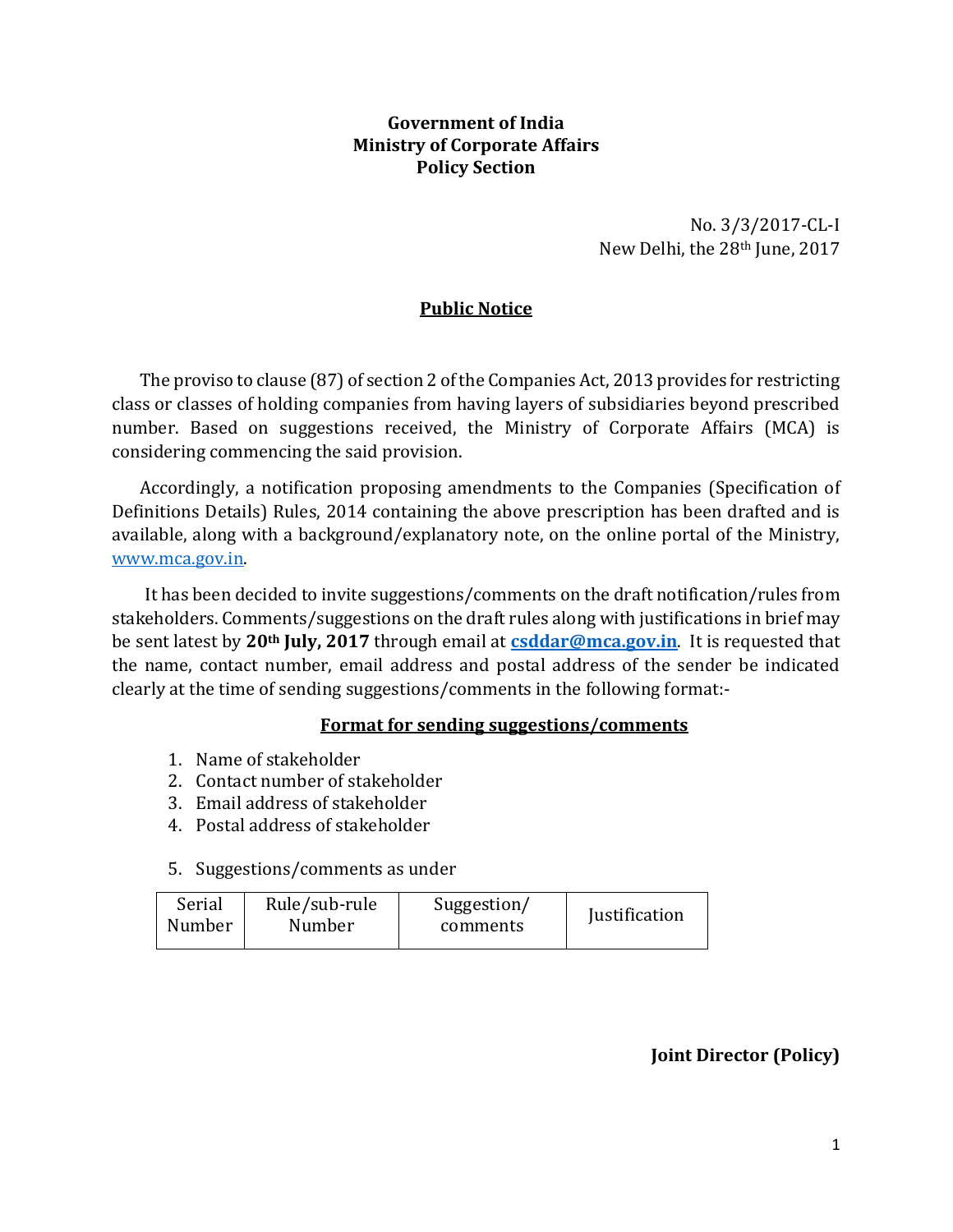### **Background/Explanatory Note**

#### **Sub.: Commencement of proviso to clause 87 of section 2 of the Companies Act, 2013 [restrictions on number of layers of subsidiaries]**

1. The proviso to clause (87) of section 2 of the Companies Act, 2013 [CA-13], which is proposed to be notified, reads as under:-

*(87*) "subsidiary company" or "subsidiary", in relation to any other company (that is to say the holding company), means a company in which the holding company—

(*i*) \*\*\*\*\*\*\*\*\*\*\*\*; or

(*ii*) \*\*\*\*\*\*\*\*\*\*\*\*\*\*\*\*\*:

**Provided that such class or classes of holding companies as may be prescribed shall not have layers of subsidiaries beyond such numbers as may be prescribed.**

*Explanation.—*For the purposes of this clause,—

```
(a) ***********;
(b) ***********;
(c) ***********;
```
(*d*) "layer" in relation to a holding company means its subsidiary or subsidiaries;

2. The said provision, along with layering restriction on investment subsidiaries under section 186(1) of CA-13 (notified w.e.f. 1/4/2014), were incorporated in CA-13 with a view to check misuse of multiple layers of subsidiaries for diversion of funds/siphoning off funds as a measure of minority investor protection and is in consonance with recommendations of the Hon'ble Standing Committee on Finance given in para 58-59, 1.122 and 12.90 of the 21st Report of the Hon'ble Standing Committee on Finance on the Companies Bill, 2009.

3. The proviso to section 2(87) of the CA-13 and sub-section (1) of section 186 were, however, sought to be omitted in the Companies (Amendment) Bill, 2016 following recommendations by the Companies Law Committee (CLC) in its report given during February, 2016.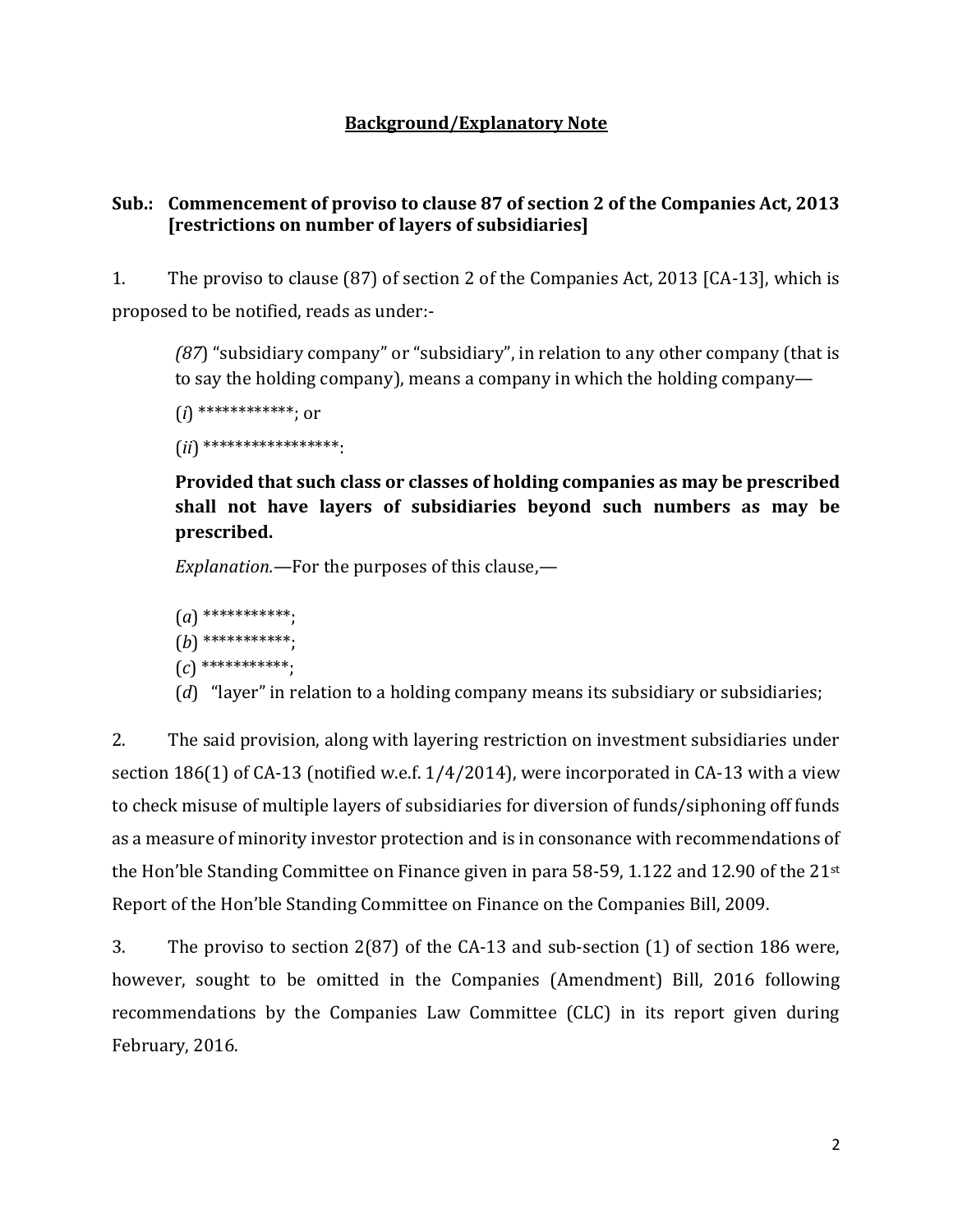4. Subsequently, in view of reports of misuse of multiple layers of companies, where companies create shell companies for diversion of funds or money laundering, it has been decided to retain the provisions. It has now been decided to commence the proviso to section 2(87).

### **Proposed Rule:**

5. **Restrictions:** The proposed rule 5(1) seeks to allow a holding company to have up to two layers of subsidiaries (not counting one layer of wholly owned subsidiary). The restriction under sub-section (1) of section 186 on investment through not more than two layers of investment companies will continue to apply and such investment companies will also be included in the count for the purposes of layer requirements under the proposed Rule (refer proposed Rule 5(3)).

6. **Exempted classes:** The proposed restriction would not affect a holding company from acquiring a subsidiary incorporated in a country outside India if such subsidiary has subsidiaries as per the laws of such country (refer proposed proviso to rule 5(1)). Exemptions are allowed from the above restriction (refer proposed rule 5(2)) to the following classes of companies:

(a) a banking company;

- (b) a systemically important non-banking financial company (NBFC) registered with the Reserve Bank of India;
- (c) an insurance company;
- (d) a Government company.

7. **Prospective application:** With a view to remove any hardships to existing companies, it is proposed to apply the restrictions prospectively. Existing holding companies required to restrict the number of layers need not reduce the existing layers of subsidiaries in excess of two on the date of commencement of proviso to section 2(87) but cannot add any additional layer of subsidiaries provided they file a return to the registrar giving details of layers of subsidiaries in the prescribed form (proposed rule 5(3)).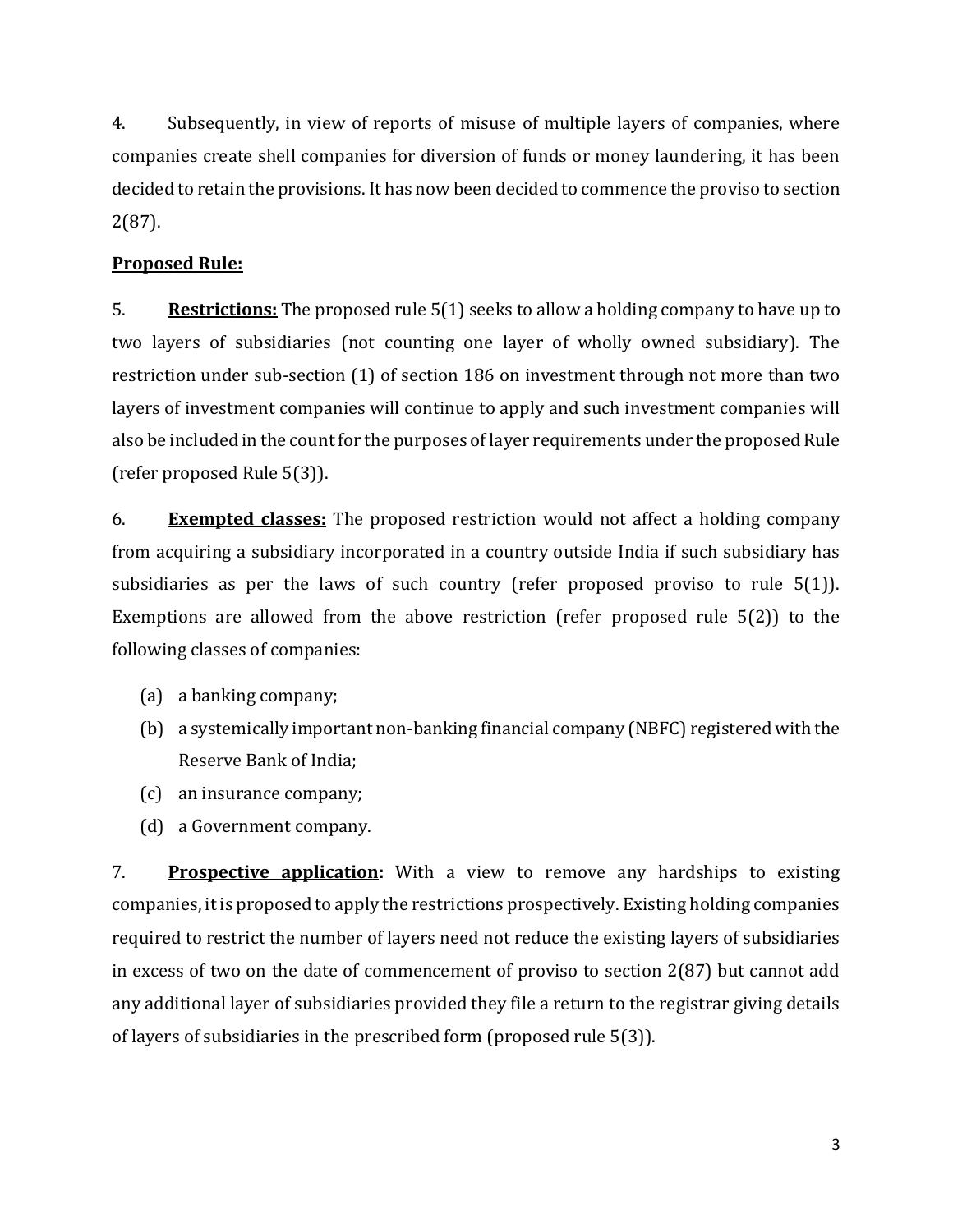# DRAFT NOTIFICATION

# Ministry of Corporate Affairs **Notification**

New Delhi, the ……… 2017

GSR \_\_\_\_In exercise of the powers conferred under proviso to clause (87) of section 2 read with sub-sections (1) and (2) of section 469 of the Companies Act, 2013 (18 of 2013), the Central Government hereby makes the following rules further to amend the Companies (Specification of Definitions Details) Rules, 2014, namely:—

1. Short title and Commencement.—

(1) These rules may be called the Companies (Specification of Definitions Details) Amendment Rules, 2017.

(2) They shall come into force on the date of their publication in the Official Gazette.

2. In the Companies (Specification of Definitions Details) Rules, 2014, after rule 4, following rule 5 and Annexure shall be inserted, namely:-

**"5. Restriction on number of layers for certain classes of holding companies:** (1) After the date of commencement of this rule, every holding company, other than a holding company belonging to a class specified in sub-rule (2), shall have not more than two layers of subsidiaries: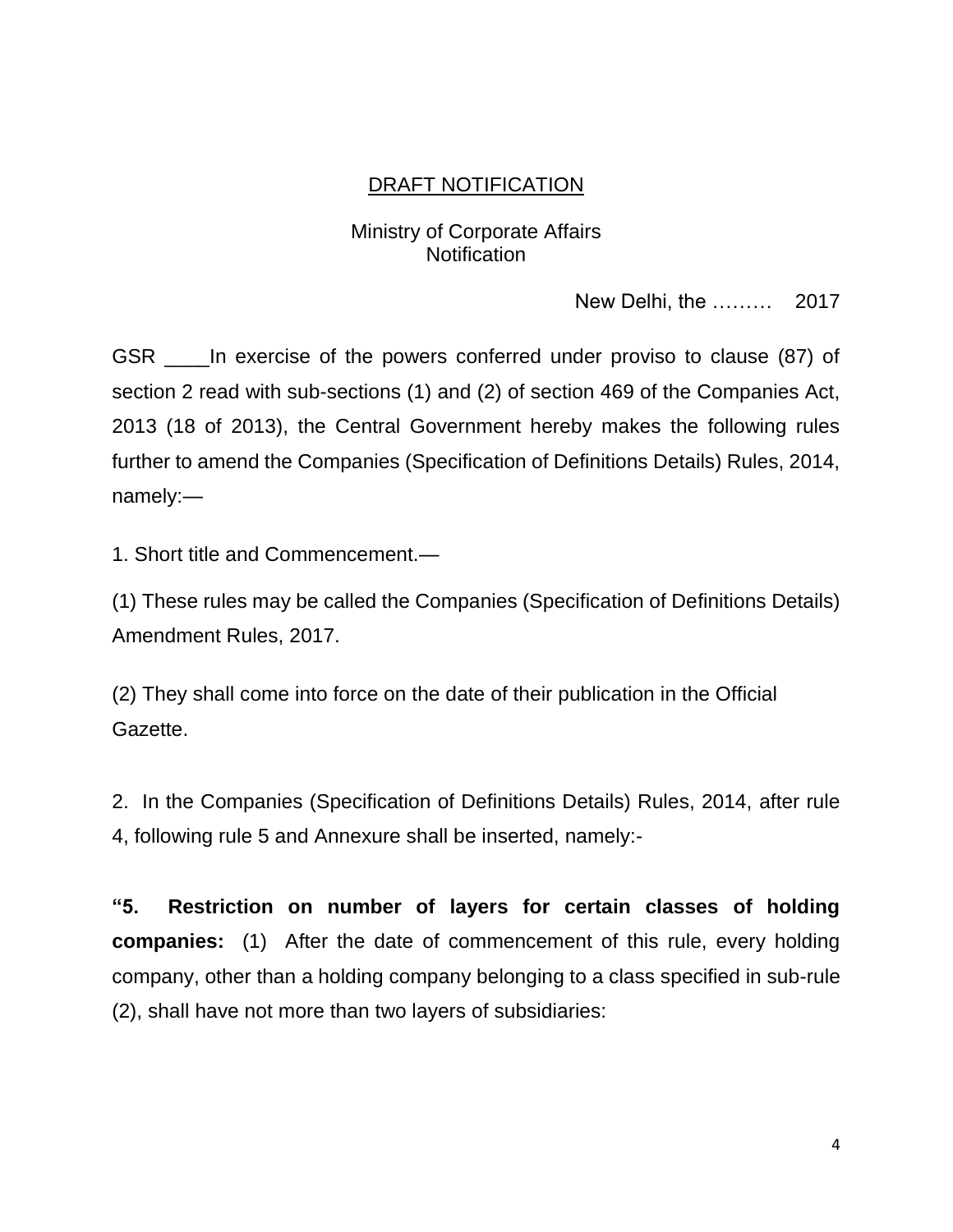Provided that the provisions of this sub-rule shall not affect a holding company from acquiring a subsidiary incorporated in a country outside India if such subsidiary has subsidiaries as per the laws of such country.

*Explanation-.* It is clarified that in computing the layers under this rule, one layer which is represented by a wholly owned subsidiary shall not be taken into account.

(2) The provisions of this rule shall not apply to following classes of companies, namely:-

(a) a banking company;

(b) a non-banking financial company as defined in the Reserve Bank of India Act, 1934 (2 of 1934) which is registered with the Reserve Bank of India and considered as systemically important non-banking financial company by the Reserve Bank of India;

(c) an insurance company being a company which carries on the business of insurance in accordance with provisions of Insurance Act, 1938 and Insurance Regulatory Development Authority Act, 1999;

(d) a Government company referred to in clause (45) of section 2 of the Act.

(3) The requirement for making investment through not more than two layers of investment companies provided under sub-section (1) of section 186 shall apply irrespective of the prescription under this Rule, and in case of an investment company being a subsidiary of a company covered under sub-rule (1), such subsidiary shall be counted for the purpose of layer requirements under this Rule.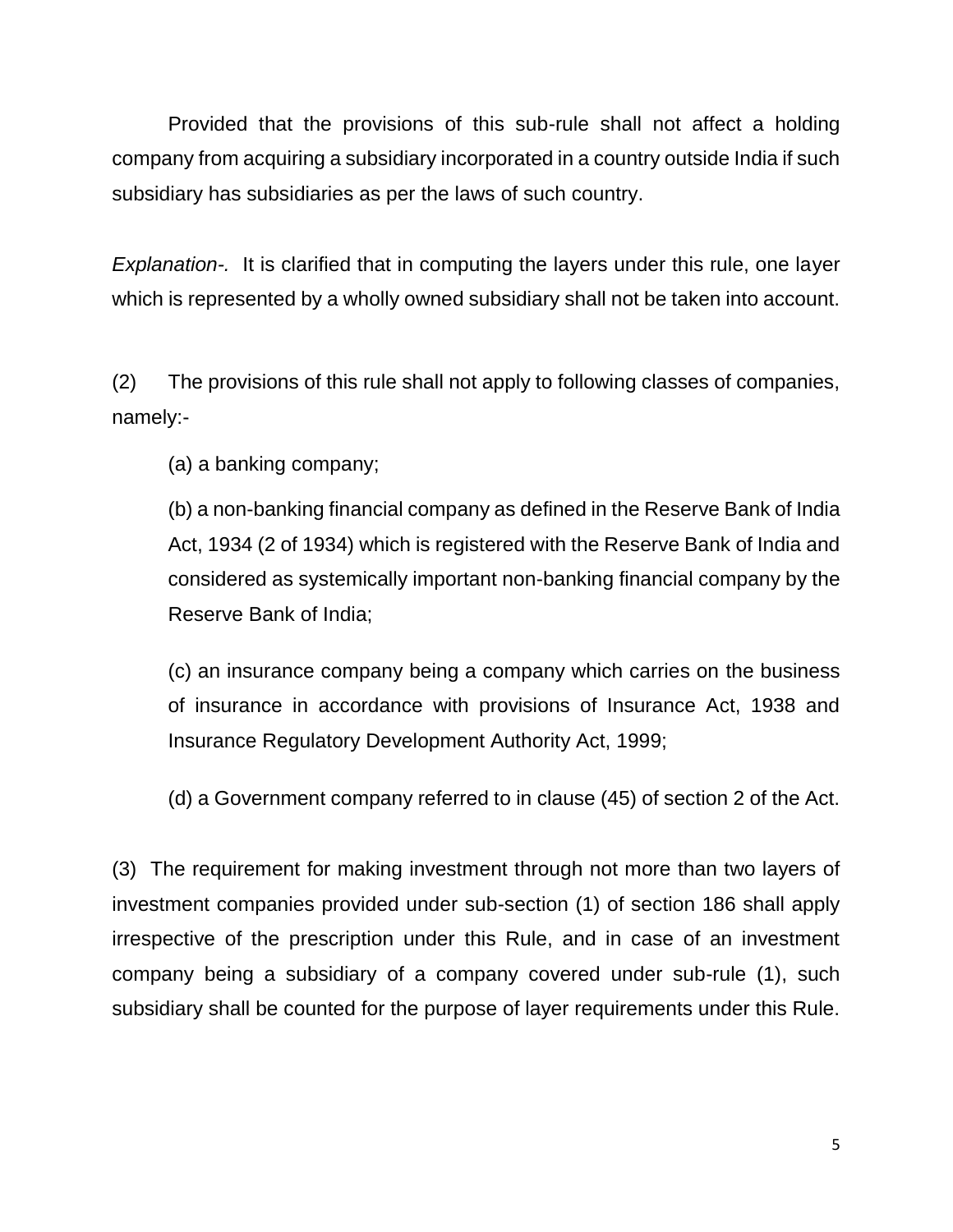(4) Every holding company, other than a holding company referred to in sub-rule (2), existing on or before the commencement of this Rule, which has number of layers of subsidiaries in excess of number specified in sub-rule (1) -

(i) shall file, with the Registrar a return in Form SDD-1 given in the Annexure disclosing the details specified therein, within a period of three months from the date of its deployment as an electronic form on the Ministry's MCA-21 portal; and

(ii) shall not, after the date of commencement of this rule, have any additional layer of subsidiaries over and above the layers existing on such date.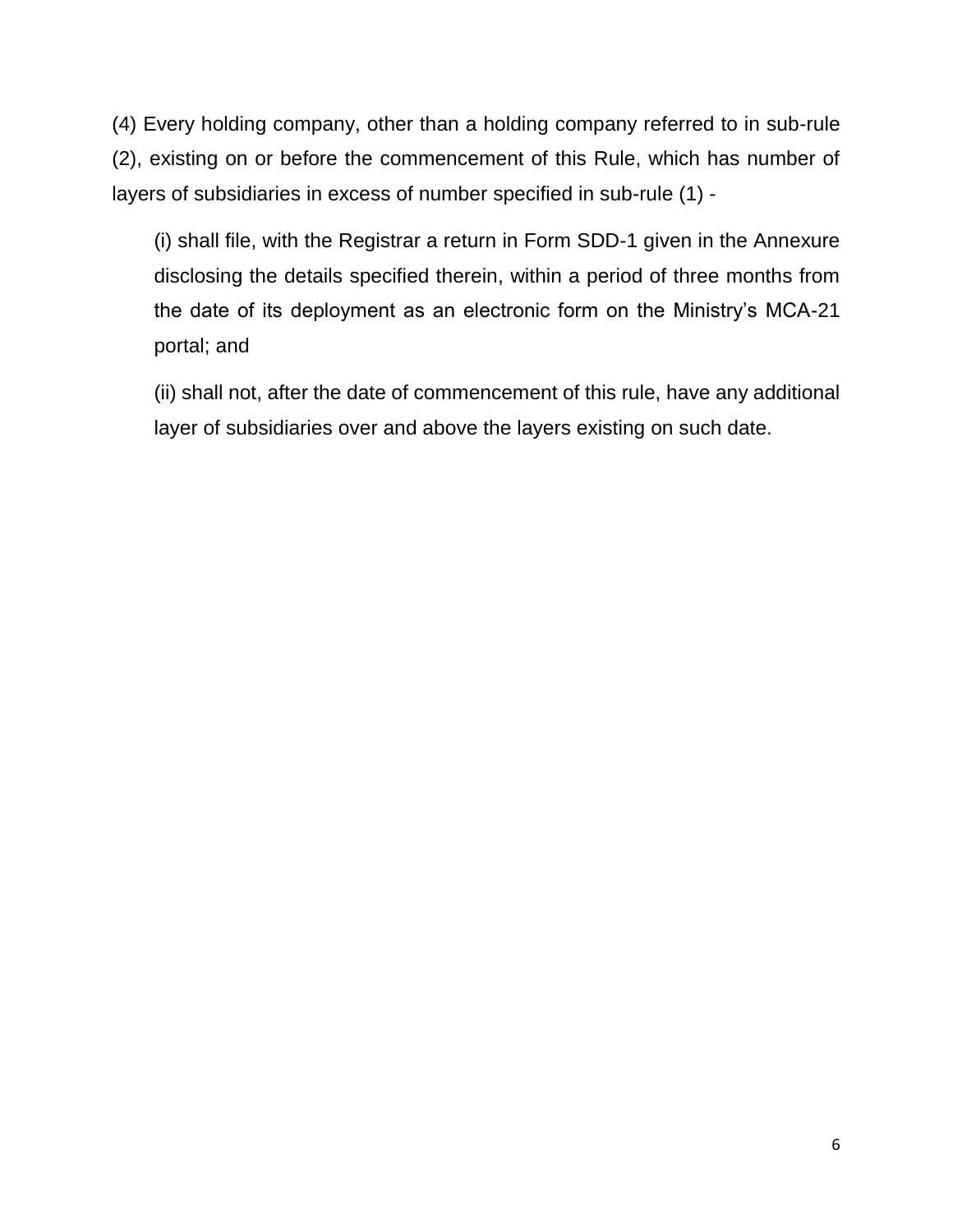#### **Annexure**

 $\overline{\phantom{a}}$ 

# Form SDD-1

# Return regarding layers of subsidiaries existing on the date of commencement of rule 5

# (Refer Rule 5(4)(i))

- 1. (a) Name of the company: \_\_\_\_\_\_\_\_\_\_\_\_\_\_\_
	- (b) CIN of the company:  $\frac{1}{2}$
- 2. Number of layers of subsidiaries as on the date of commencement of rule 5
- 3. Layer wise details of subsidiary companies

| <b>SN</b>            | <b>of</b><br>Name | <b>CIN</b><br>of | Name of CIN | of <sub>1</sub> | % of shares | Layer          |
|----------------------|-------------------|------------------|-------------|-----------------|-------------|----------------|
|                      | subsidiary        | subsidiary       | holding     | holding         | held<br>by  | number         |
|                      |                   | company          | company     | company         | holding     |                |
|                      |                   |                  |             |                 | company     |                |
| 1                    | $SL1-1$           |                  |             |                 |             |                |
| $\overline{2}$       | <b>SL1-2</b>      |                  |             |                 |             |                |
| 3                    | <b>SL1-3</b>      |                  |             |                 |             |                |
|                      |                   |                  |             |                 |             |                |
| $\ddot{\phantom{1}}$ | <b>SL2-1</b>      |                  |             |                 |             | $\overline{2}$ |
| $\ddot{\phantom{1}}$ | <b>SL2-2</b>      |                  |             |                 |             | $\overline{2}$ |
| $\sim$               | <b>SL2-3</b>      |                  |             |                 |             | $\overline{2}$ |
|                      |                   |                  |             |                 |             | $\overline{2}$ |
| $\ddot{\phantom{1}}$ | <b>SL3-1</b>      |                  |             |                 |             | 3              |
| $\blacksquare$       | <b>SL3-2</b>      |                  |             |                 |             | 3              |
| $\sim$               | $SL3-3$           |                  |             |                 |             | 3              |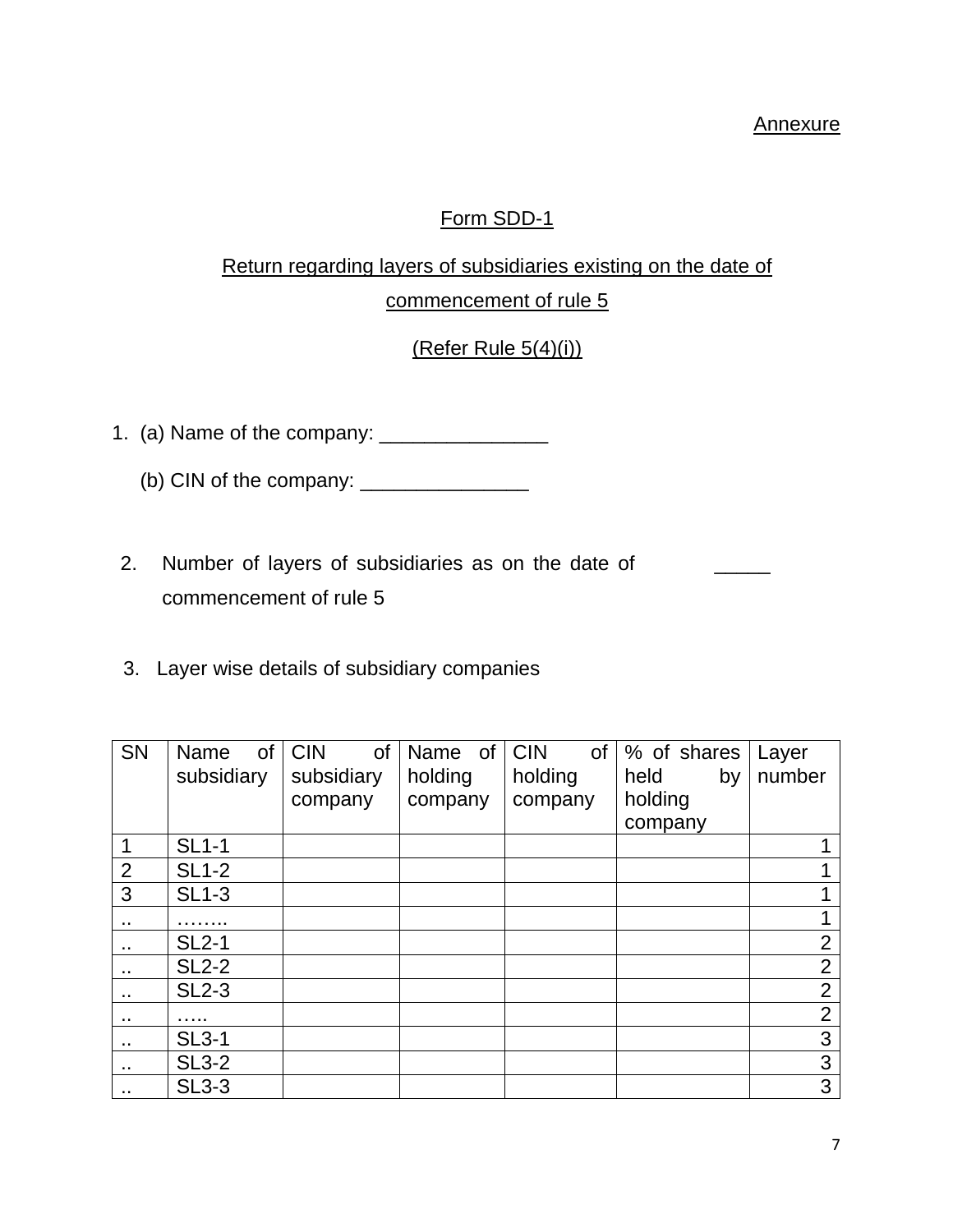| .   | .            |   |   |   |   | n                         |
|-----|--------------|---|---|---|---|---------------------------|
| .   | <b>SL4-1</b> |   |   |   |   |                           |
| . . | <b>SL4-2</b> |   |   |   |   |                           |
| . . | $SL4-3$      |   |   |   |   |                           |
| .   | .            |   |   |   |   |                           |
| . . | .            | . | . | . | . | upto<br>the last<br>level |

I (Name of director of the company signing the Form) am authorised by the Board of Directors of the company vide resolution number \_\_\_\_\_\_\_ dated \_\_\_\_\_\_\_ (DD/MM/YYYY) to sign this form and declare that -

(1) the information of the subsidiaries and the layers as contained in the form is true, correct and complete and no information has been suppressed or concealed.

(2) I have read the provisions of section 448 and 449 of Companies Act, 2013 which provide for punishment for false statement and punishment for false evidence respectively.

To be digitally signed by

Director DSC

Director Identification Number of the Director